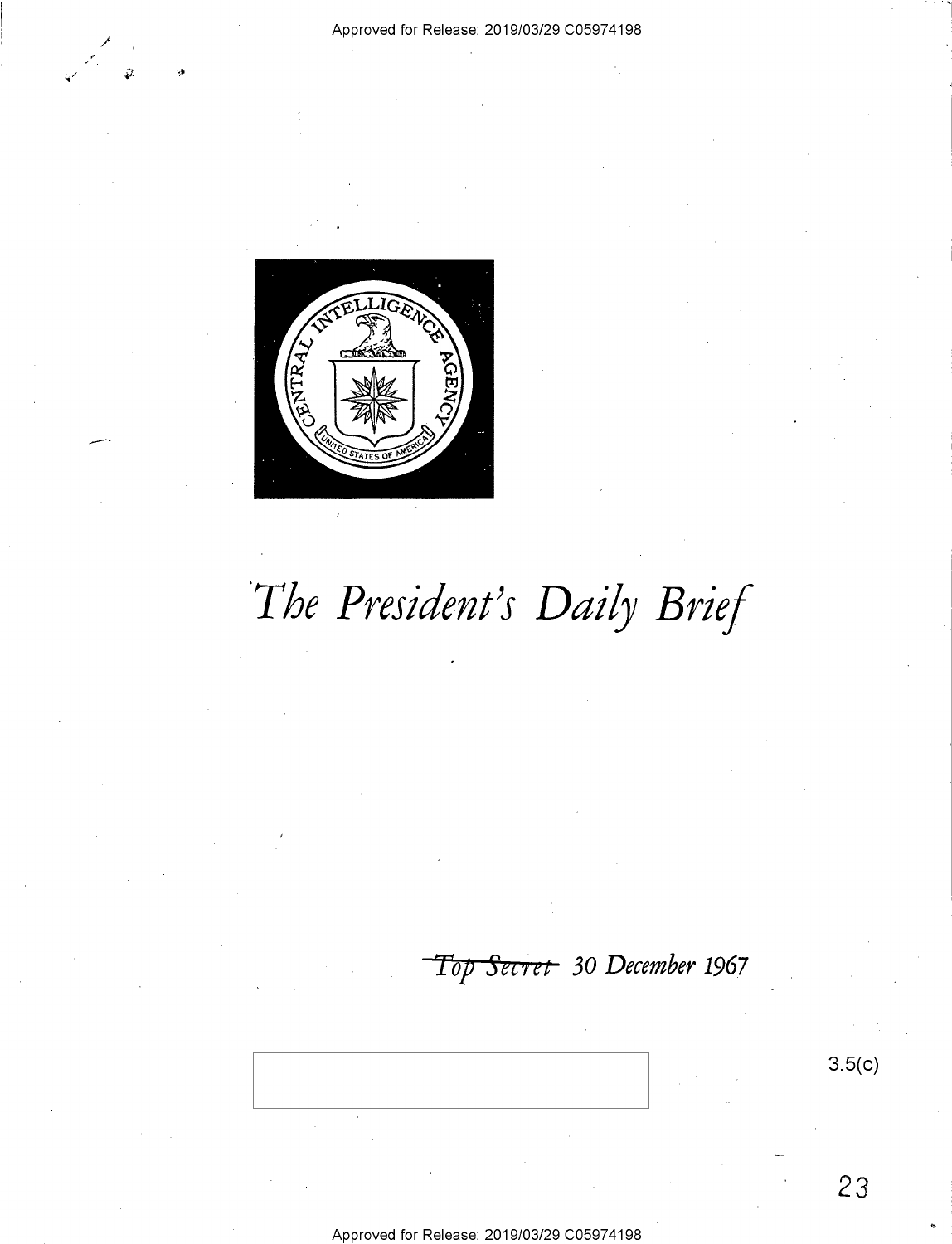$3.5(c)$ 

#### DAILY BRIEF 30 DECEMBER 1967

#### 1. Communist China

The most serious outbreak of armed violence since at least last summer erupted in the important south China city of Kun-ming earlier this week.

3.3(h)(2)

#### 2. Pakistan



#### 3. United Kingdom

George Brown showed up suddenly in Rome yesterday for a day of talks with Foreign Minister Fanfani on the Common Market problem. He is clearly wasting no time in following up the promise he gave Parliament last week to begin consultations with the Five about what to do in the wake of the French veto. /

3.3(h)(2)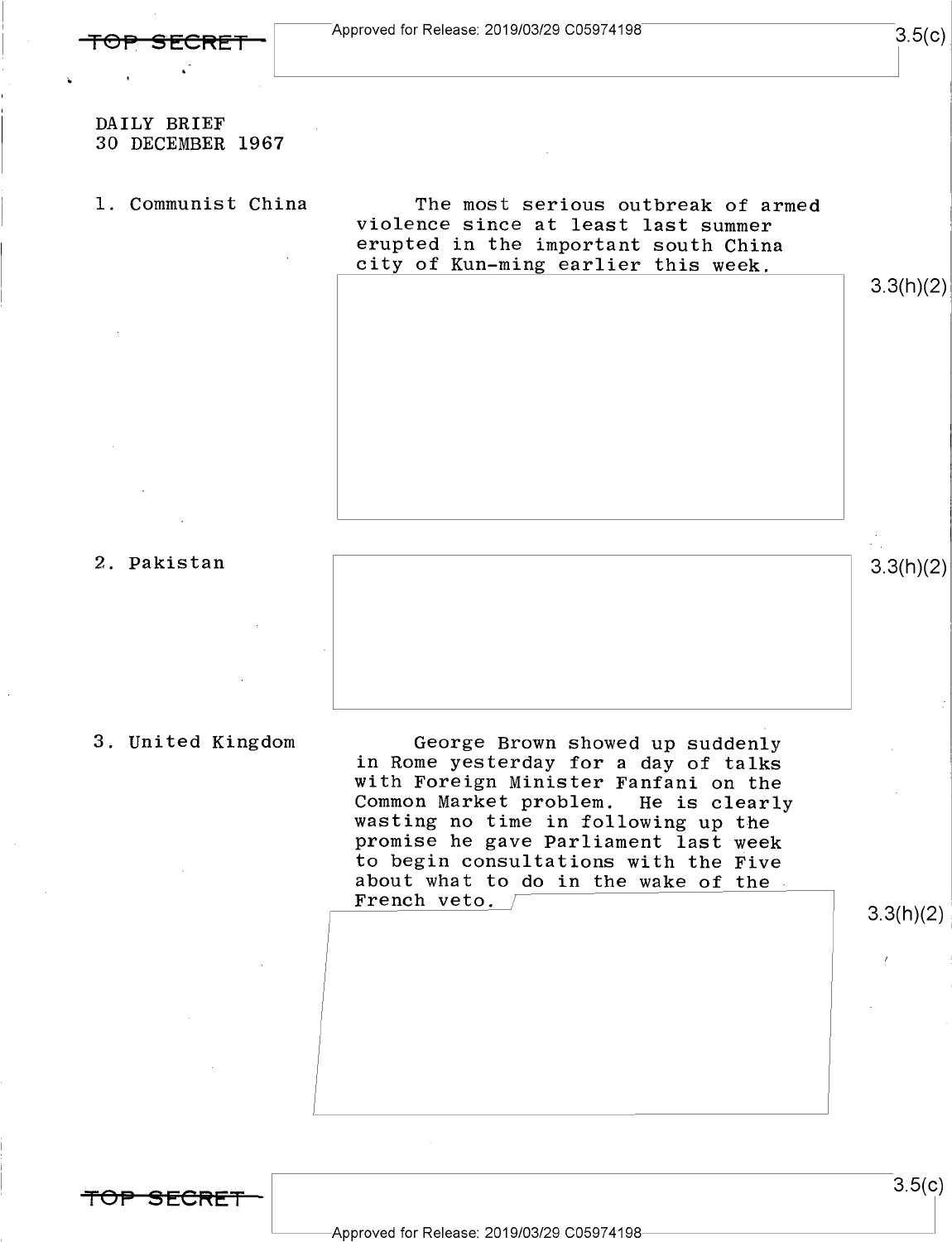#### 4. Czechoslovakia

Party leaders are set to meet again next week, apparently for another whack at the divisive question of who is to run the country in the hard days ahead. They face a much deeper crisis than this, however, and it goes to the very core of the Communist system itself. The party's difficulties are summarized in today's Annex.

#### 5. Cyprus

New tensions are likely to arise from the proclamation yesterday by the Turkish Cypriots setting up a provisional council to administer their affairs. Greek Cypriots will insist that this is an attempt to set up a separate Turkish government on the island. Makarios has already blasted it as "flagrantly unlawful."

6. Egypt

7. Dominican

Republic

Santo Domingo is buzzing again with rumors of an early attempt to overthrow President Balaguer.  $\sqrt{ }$ 

3.3(h)(2)

 $\mathcal{O}$ 

 $3.3(h)(2)$ 

Balaguer's position, however, does seem to have deteriorated in the past two months. The new rumors themselves will warm up the uneasy political climate.

TOP SECRET -

 $3.5(c)$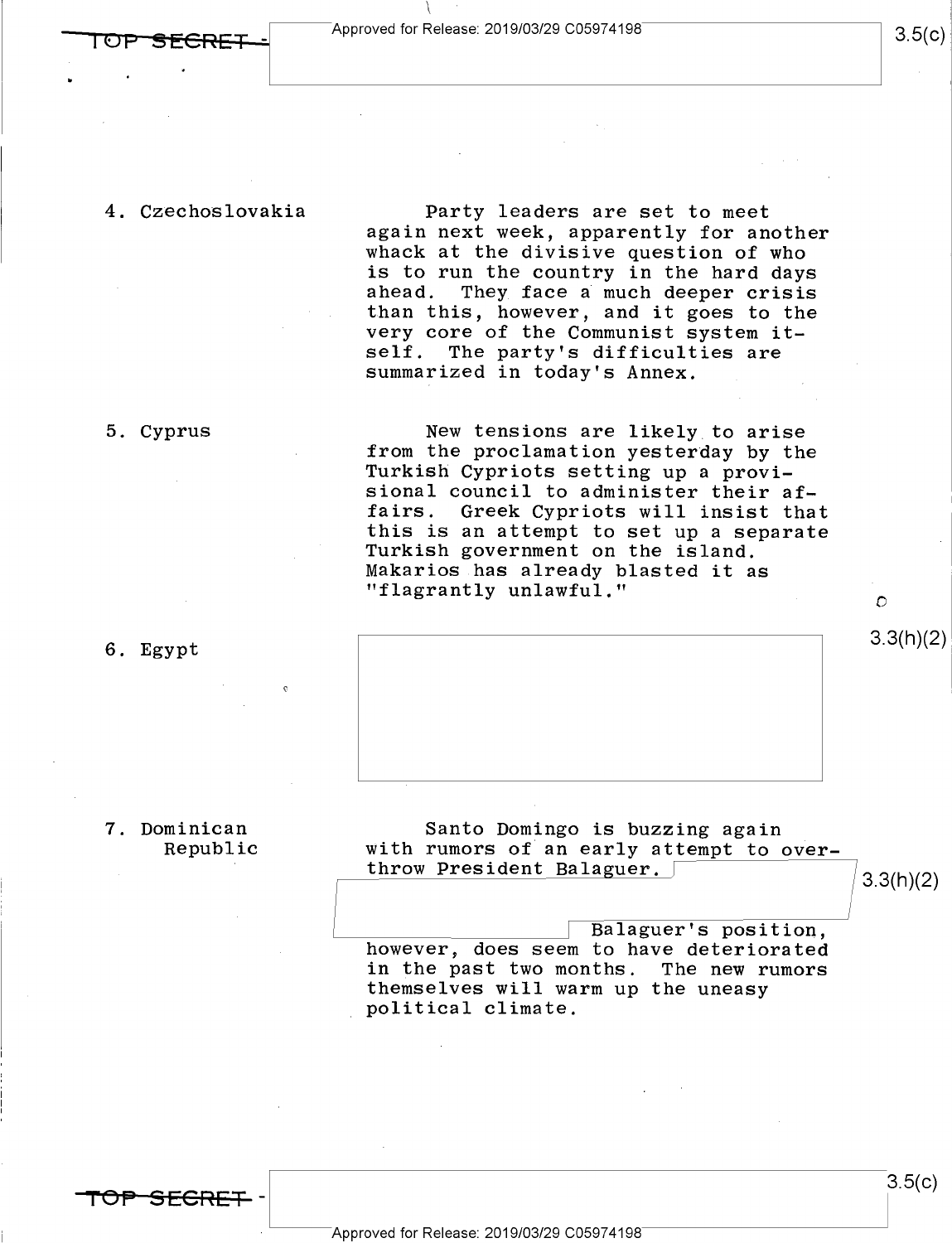ANNEX

#### Crisis in the Czechoslovak Party

After 20 years in power, the Czech Communists have little to show for their efforts but economic stagnation and growing dissatisfaction among important segments of the population. The country is a good candidate for the world's worst case of what Communism can mean to a people who had developed a fairly modern economy and were relatively satisfied<br>with their lot before the Communist takeover. Now with their lot before the Communist takeover. the chickens are coming home to roost.

The party itself is sharply divided between liberals and conservatives, and the result is con-<br>fusion and lack of cohesion at the top. The liberfusion and lack of cohesion at the top. als are urging further decentralization of the state apparatus, including greater autonomy for individual factories and farms. Many also favor some relaxation in the regime's tight political controls. The conservatives, on the other hand, fear these changes would bring dilution of the party's political power and a weakening of its ties with Moscow.

President Novotny, who is also party boss, is basically a conservative. Even he, however, has seen the need for change. His economic reform program last year envisaged a loosening up of centralized controls and was an important concession to liberal views. Conservatives lower down in the bureaucracy, however, have thwarted it by insisting on their old rigid interpretation of the State's authority.

Unrest is growing both within and outside the party. The regime's inability to maintain rapport with the intellectual community was illustrated last June. The country's leading writers boldly attacked the premises of the regime's cultural and political policies and asked for a much more liberal approach. The party leadership ignored the demands--but it has been afraid to take action against the writers.

Czechoslovak youth--with their "happenings," miniskirts, and illegal, Western~oriented youth clubs--have for some years been demonstrating their

**TOP SECRET**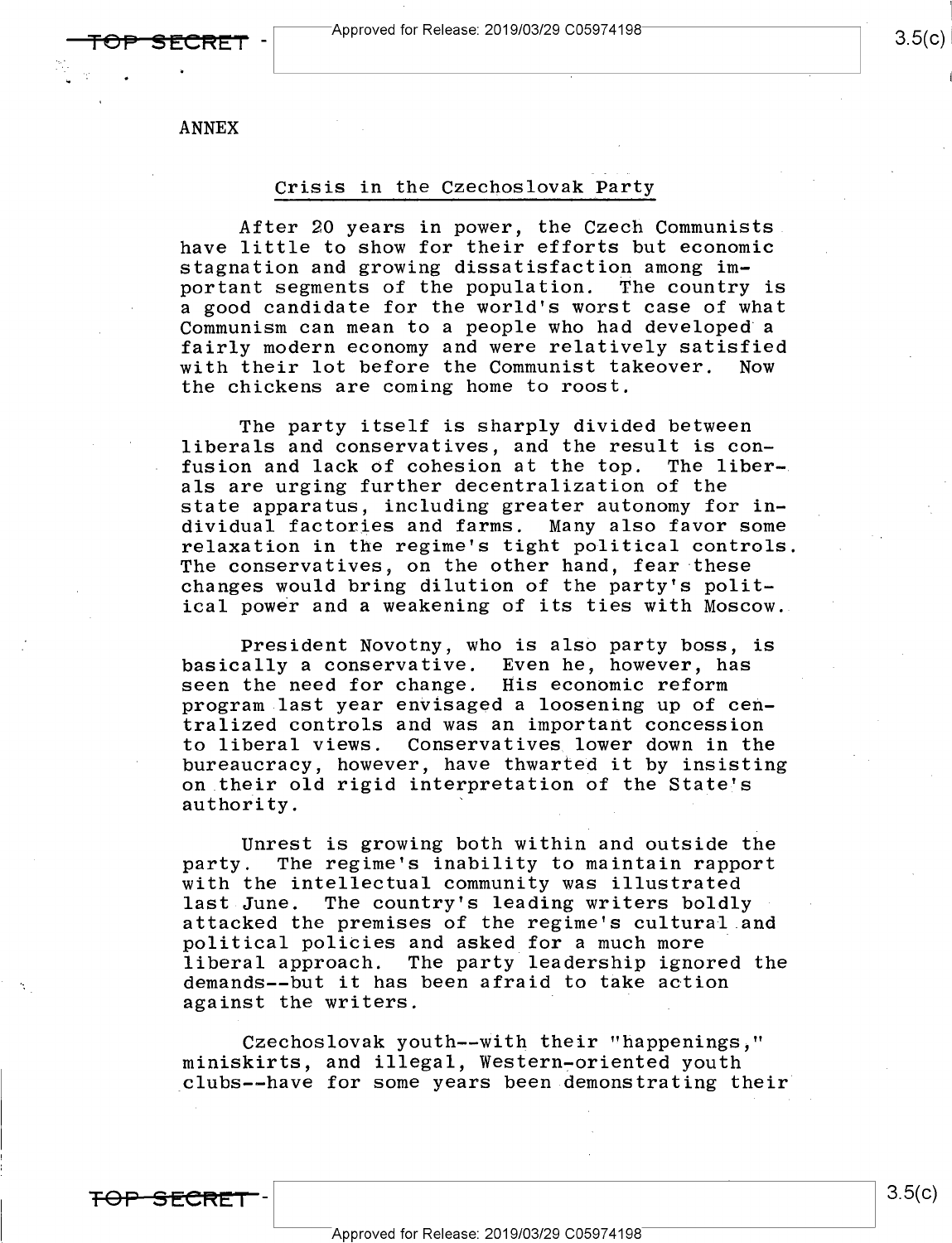alienation from the regime. Today, Prague students are demanding equal justice and adherence to the rule of law. They apparently have the backing of some party intellectuals and the sympathy--but not the active support--of the general population.

Soviet party boss Brezhnev made a sudden visit to Prague on 8 and 9 December, just prior to a scheduled central committee meeting, to take a first-hand look at the situation and apparently to<br>lend Novotny his support. The central committee lend Novotny his support. subsequently met from 19 to 21 December and the presidium has been in session almost constaritly since the beginning of the month. No policy or personnel changes have yet been announced, however.

Novotny's position without doubt has been weakened in recent months, and there is widespread dissatisfaction with his stand-still leadership. This has given rise to speculation that he himself will be removed from either or both of his government and party positions. On the other hand, there is apparently no individual within the leadership apparatus who is both acceptable to Moscow and strong enough politically to replace Novotny as head of the regime. Thus, if Novotny were forced out, he would probably be replaced by a weak collective leadership.

#### $A-2$

<del>SECRET</del> ·

3.3(h)(2)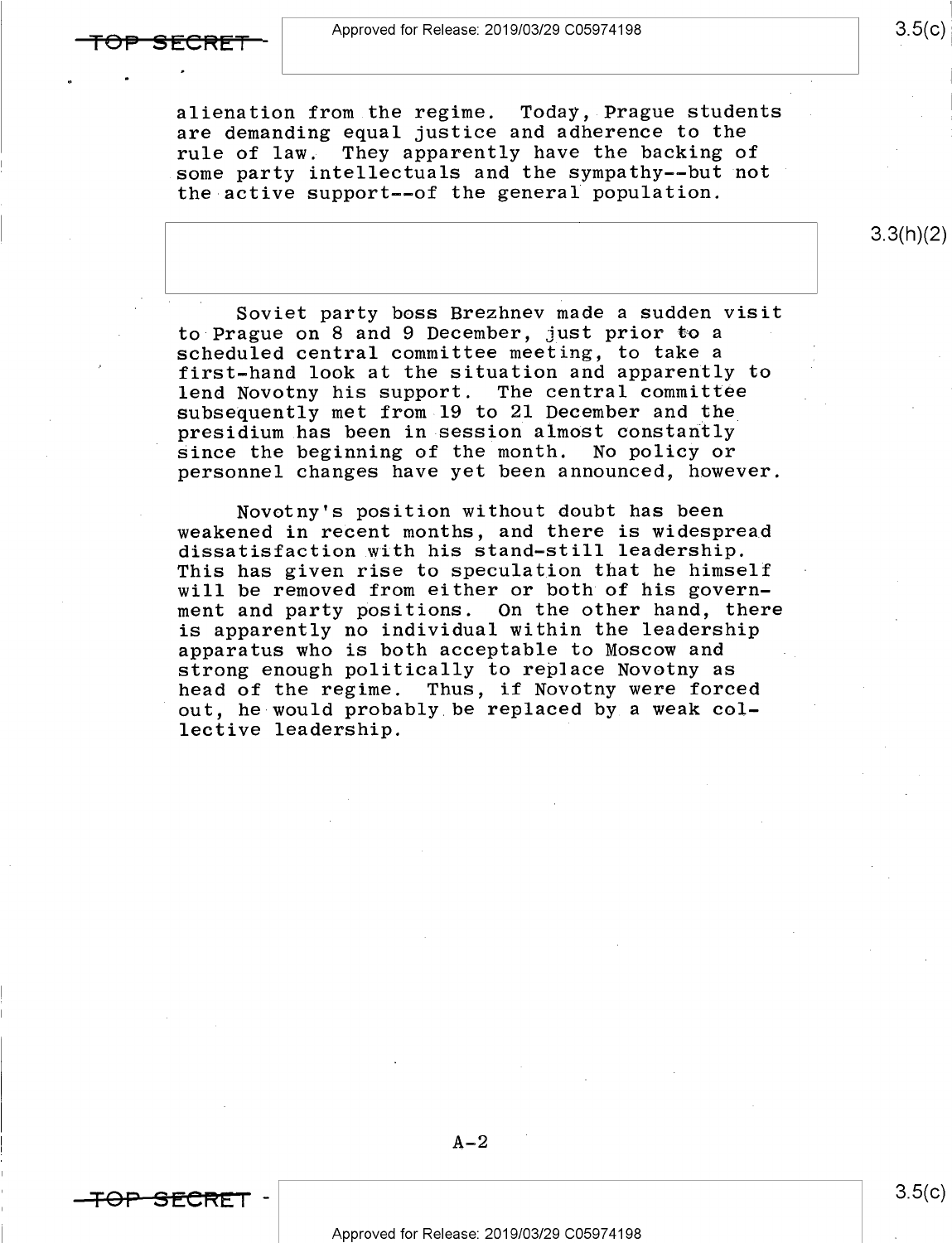*Top Secret*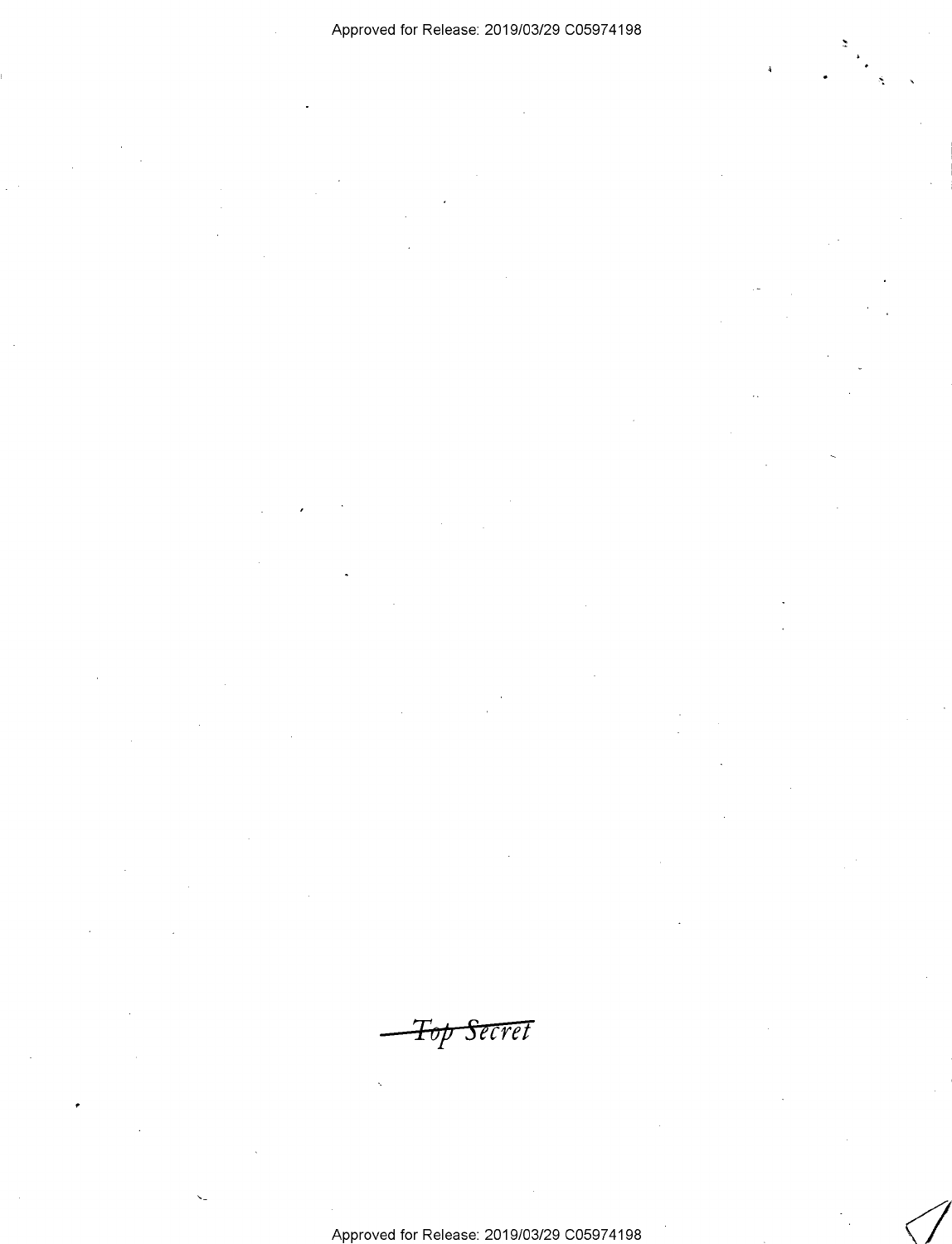,, . . (I/

*I'.* 





### *FOR THE PRESIDENT''S EYES ONLY*

## Special Daily Report on North Vietnam

**Top Secret** 3.5(c) 16

30 December 1967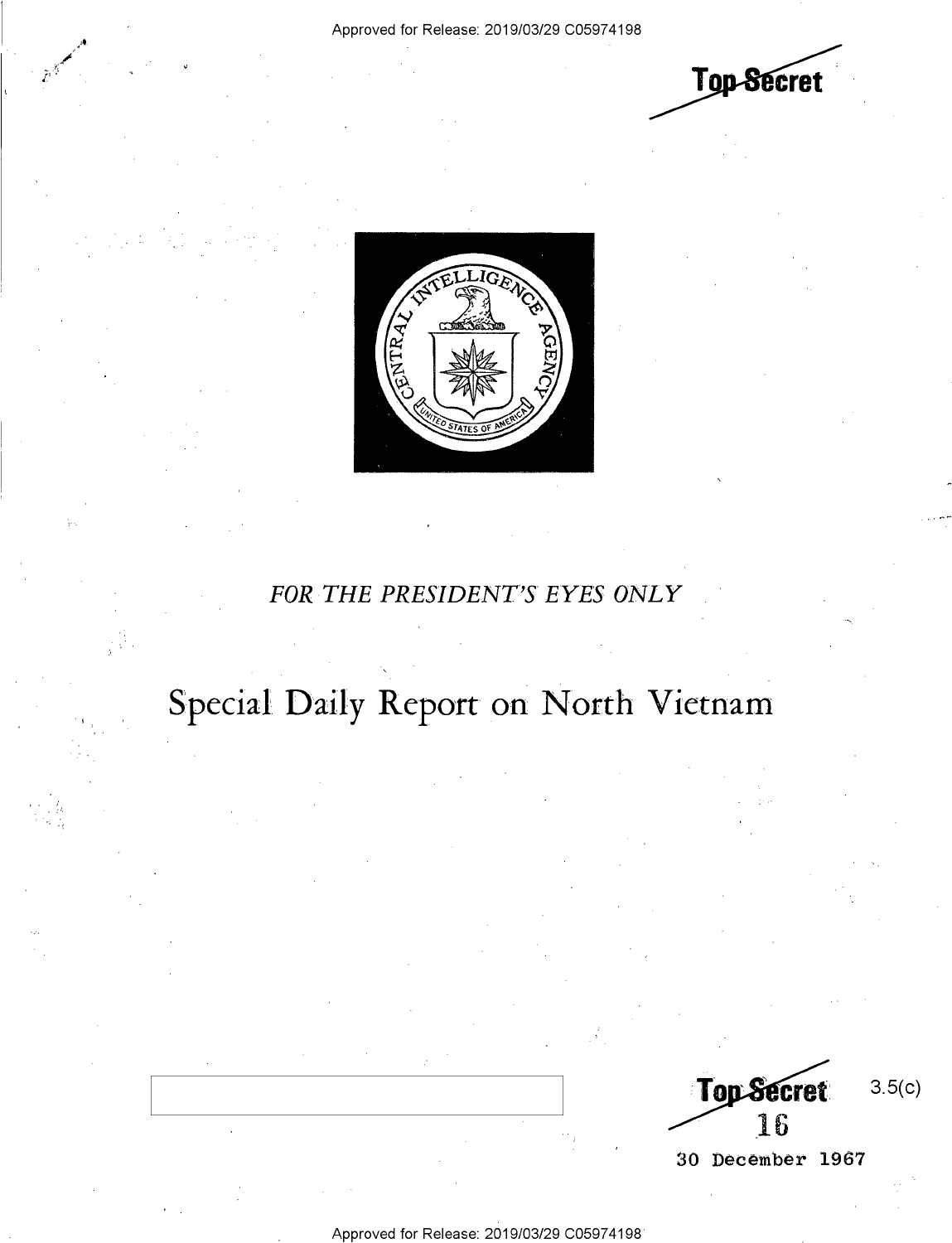Special Daily Report on North Vietnam

for the President's Eyes Only

30 December 1967

#### I. 'NOTES ON THE SITUATION

*l* 

3.3(h)(2) 3.3(h)(2)

## \* \* \*

Hanqi Backs Sihanouk: Hanoi radio yesterday broadcast a Nhan Dan editorial promising strong<br>support to Cambodian Chief of State Sihanouk. The support to Cambodian Chief of State Sihanouk. editorial, evidently written before Sihanouk's recent interview with the Washington Post reporter, said US reports of Communist use of sanctuaries in Cambodia were "brazen slanders." As might be expected, it went on to claim that it was all a plot to step up the war and extend it to the whole of Indochina.

Nhan Dah declared the Vietnamese people were fully behind the Cambodian people in "their struggle" and took the stock Hanoi line about "volunteers." The editorial said Cambodia has the "legitimate right to call when necessary for assistance from friendly countries to defeat. the US."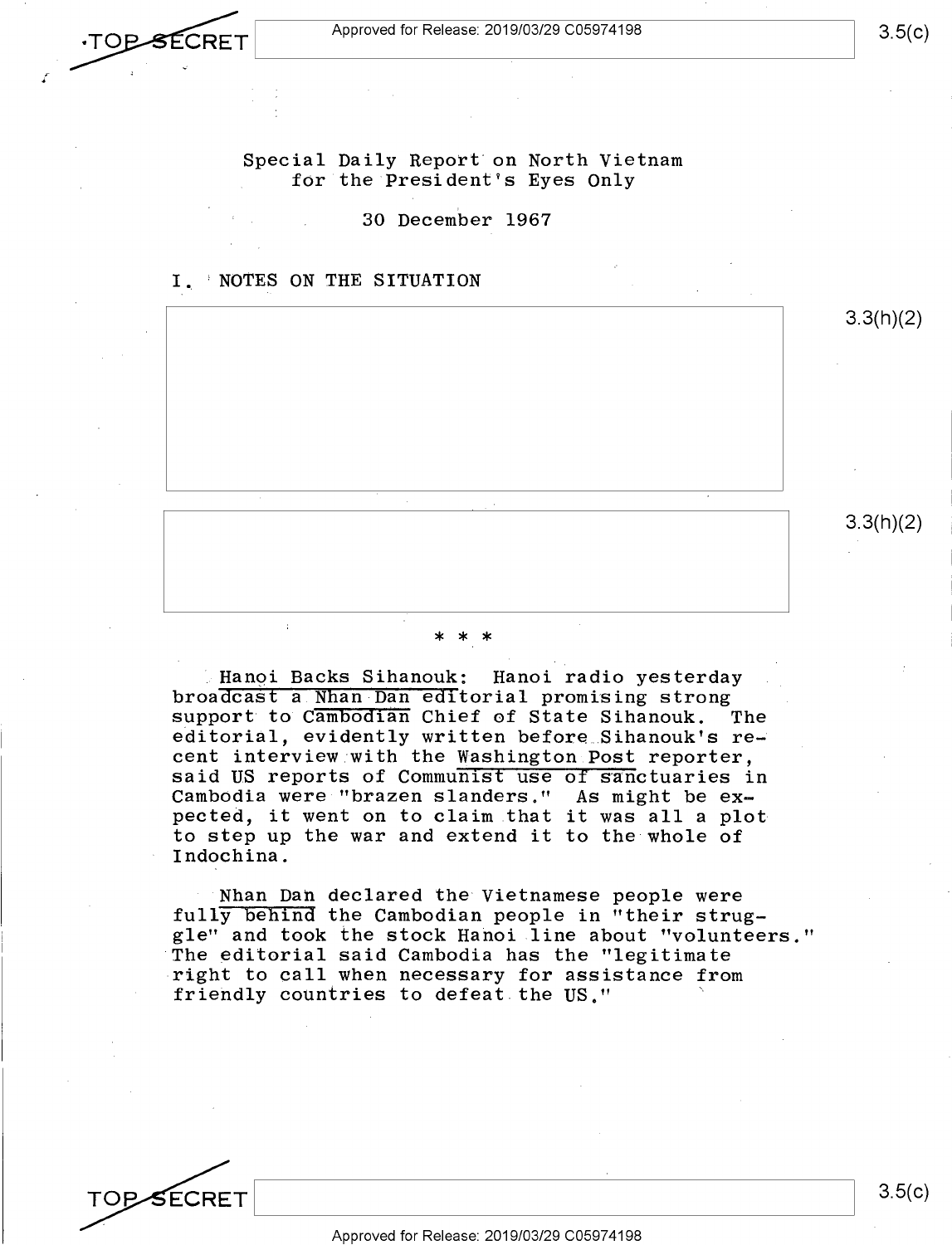$\epsilon$ 

### 3.5(c)

#### II. **NORTH VIETNAMESE REFLECTIONS OF US POLITICAL ATTITUDES ON THE WAR**

3.3(h)(2)

TOP SECRET<br>Approved for Release: 2019/03/29 C05974198 Approved for Release: 2019/03/29 C0597 4198

-2-